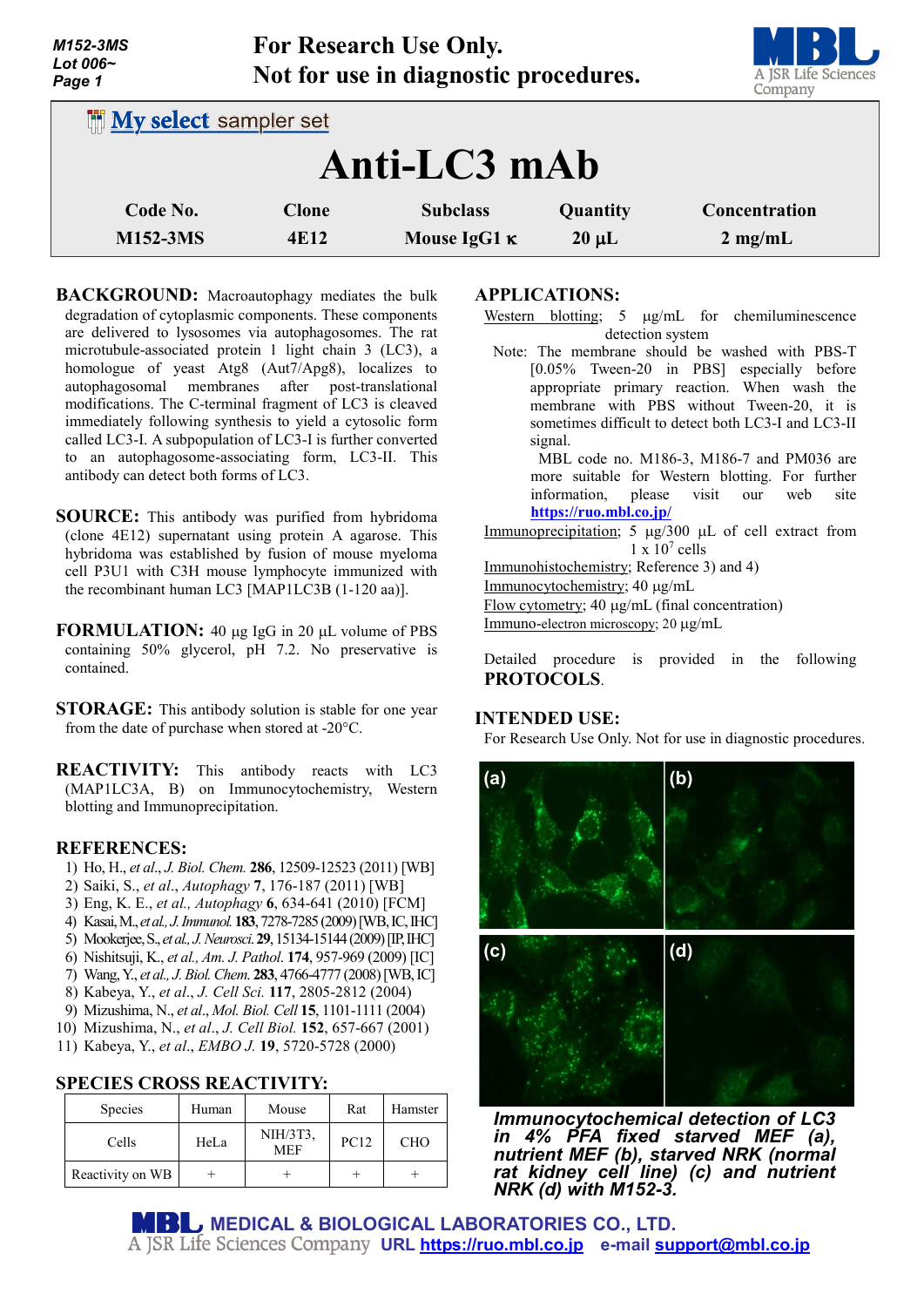The descriptions of the following protocols are examples. Each user should determine the appropriate condition.

# **PROTOCOLS:**

### **Immunocytochemistry**

- 1) Spread the cells in the nutrient condition on a glass slide, then incubate in a CO2 incubator for one night.
- 2) Remove the culture supernatant by careful aspiration.
- 3) To obtain serum-starved conditions, culture the cells with Hank's solution or DMEM for 2-4 hours at 37°C.
- 4) Fix the cells by immersing the slide in 4% paraformaldehyde (PFA)/PBS for 10 minutes at room temperature (20~25°C).
- 5) Prepare a wash container such as a 500 mL beaker with a magnetic stirrer. Then wash the fixed cells on the glass slide by soaking the slide with a plenty of PBS in the wash container for 5 minutes. Take care not to touch the cells. Repeat another wash once more.
- 6) Immerse the slide in 100 µg/mL of Digitonin for 10 minutes at room temperature.
- 7) Wash the slide in a plenty of PBS as in the step 5).
- 8) Add the primary antibody diluted with PBS as suggested in the **APPLICATIONS** onto the cells and incubate for 1 hour at room temperature. (Optimization of antibody concentration or incubation condition is recommended if necessary.)
- 9) Wash the slide in a plenty of PBS as in the step 5).
- 10) Add FITC-conjugated anti-mouse IgG antibody diluted with PBS onto the cells. Incubate for 30 minutes at room temperature. Keep out light by aluminum foil.
- 11) Wash the slide in a plenty of PBS as in the step 5).
- 12) Wipe excess liquid from slide but take care not to touch the cells. Never leave the cells to dry.
- 13) Promptly add mounting medium onto the slide, then put a cover slip on it.

(Positive controls for Immunocytochemistry; MEF and NRK)



*Western blot analysis of LC3 expression in HeLa (1), NIH/3T3 (2), MEF (3), PC12 (4) and CHO (5) using M152-3.*

## **SDS-PAGE & Western Blotting**

- 1) Wash the 1x107 cells 3 times with PBS and suspend with 1 mL of Laemmli's sample buffer.
- 2) Boil the samples for 2 minutes and centrifuge. Load 10  $\mu$ L

of sample per lane on a 1-mm-thick SDS-polyacrylamide gel (15% acrylamide) and carry out electrophoresis.

- 3) Blot the protein to a polyvinylidene difluoride (PVDF) membrane at 1 mA/cm<sup>2</sup> for 1 hour in a semi-dry transfer system (Transfer Buffer: 25 mM Tris, 190 mM glycine, 20% MeOH). See the manufacture's manual for precise transfer procedure.
- 4) To reduce nonspecific binding, place the membrane in 10% skimmed milk (in PBS, pH 7.2) overnight at 4°C.
- 5) Wash the membrane with PBS-T [0.05% Tween-20 in PBS] (5 minutes x 3 times).
- 6) Incubate the membrane with primary antibody diluted with 1% skimmed milk (in PBS, pH 7.2) as suggested in the **APPLICATIONS** for 1 hour at room temperature. (The concentration of antibody will depend on the conditions.)
- 7) Wash the membrane with PBS-T (5 minutes x 3 times).
- 8) Incubate the membrane with 1:10,000 Anti-IgG (Mouse) pAb-HRP (MBL; code no. 330) diluted with 1% skimmed milk (in PBS, pH 7.2) for 1 hour at room temperature.
- 9) Wash the membrane with PBS-T (5 minutes x 3 times).
- 10) Wipe excess buffer on the membrane, then incubate it with appropriate chemiluminescence reagent for 1 minute. Remove extra reagent from the membrane by dabbing with paper towel, and seal it in plastic wrap.
- 11) Expose to an X-ray film in a dark room for 10 minutes. Develop the film as usual. The condition for exposure and development may vary.

(Positive controls for Western blotting; HeLa, NIH/3T3, MEF, PC12 and CHO)



*Immunoprecipitation of LC3 from HeLa cells or NIH/3T3 with isotype control (1, 3) or M152-3 (2, 4). After immunoprecipitated with the antibody, immunocomplex was resolved on SDS- PAGE and immunoblotted with anti-LC3 (MBL; code no. PM036).*

# **Immunoprecipitation**

1) Wash the cells 3 times with PBS and suspend with 10 volumes of cold Lysis buffer [50 mM Tris-HCl (pH 7.5), 150 mM NaCl, 0.05% NP-40] containing appropriate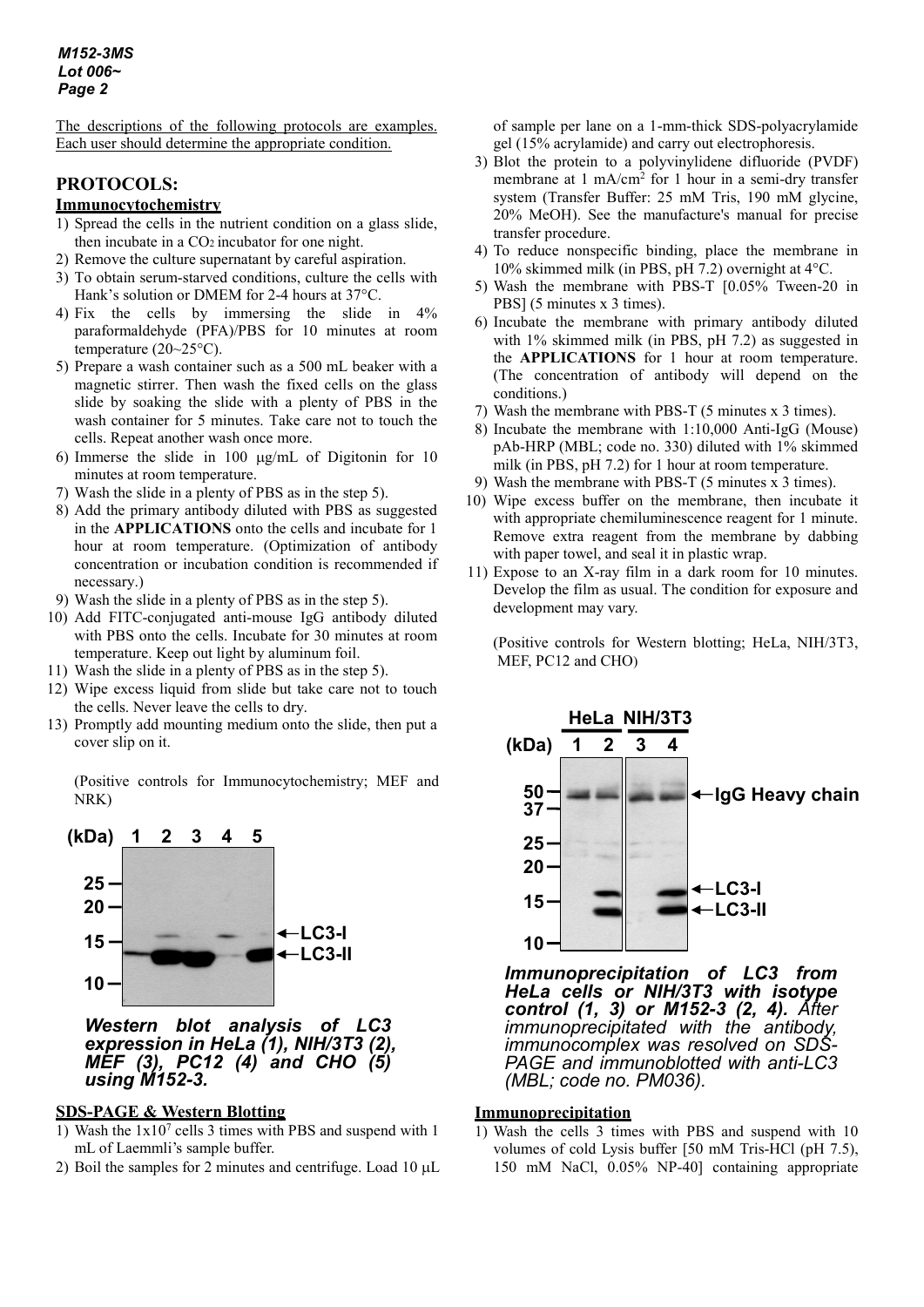protease inhibitors. Incubate it at 4°C with rotating for 30 minutes, then sonicate briefly (up to 10 seconds).

- 3) Add primary antibody as suggested in the **APPLICATIONS** into 300 µL of the supernatant. Mix well and incubate with gentle agitation for 30-120 minutes at 4°C.
- 4) Add 20 µL of 50% protein A agarose beads resuspended in the cold Lysis buffer. Mix well and incubate with gentle agitation for 60 minutes at 4°C.
- 5) Wash the beads 3-5 times with the cold Lysis buffer (centrifuge the tube at 2,500 x g for 10 seconds).
- 6) Resuspend the beads in 20 µL of Laemmli's sample buffer, boil for 3-5 minutes, and centrifuge for 5 minutes. Use 20 µL/lane for the SDS-PAGE analysis.

# (See **SDS-PAGE & Western blotting**.)

(Positive controls for Immunoprecipitation; HeLa and NIH/3T3)



Flow cytometric analysis of LC3 expression in nutrient or starved of MEF, NRK and Atg5<sup>-/-</sup>MEF. Fluorescence intensity of LC3 on starved

cells was reduced. Atg5<sup>+</sup> MEF was provided by Dr.Mizushima M.D. Ph.D.

#### References

Shvets, E., and Elazar, Z., Methods Enzymol, 452, 131-141 (2009) Shvets, E., et al., Autophagy 4, 621-628 (2008)

### **Flow cytometric analysis for adherent cells**

We usually use Fisher tubes or equivalents as reaction tubes for all steps after 4).

- 1) To obtain serum-starved conditions, culture the cells with Hank's solution or DMEM for 4 hours at 37°C.
- 2) Detach the cells from culture dish by trypsinization. \*Excessive trypsinization may reduce the antigenecity.
- 3) Wash the cells with PBS.
- 4) Fix the cells with 4% paraformaldehyde (PFA)/PBS for 15 minutes at room temperature (20~25°C). Wash the
- 2) Centrifuge the tube at 12,000 x g for 10 minutes at 4°C and transfer the supernatant to another tube. cells 2 times with PBS.
- 5) Permeabilize the cells with 100 µg/mL of Digitonin for 15 minutes at room temperature. Wash the cells 2 times with PBS.
- 6) Resuspend the cells with PBS  $(5 \times 10^6 \text{ cells/mL})$ .
- 7) Add 50 µL of the cell suspension into each tube, and centrifuge at 500 x g for 1 minute at room temperature (20~25°C). Remove supernatant by careful aspiration.
- 8) Add 40 µL of the primary antibody at the concentration as suggested in the **APPLICATIONS** diluted in the washing buffer [PBS containing 2% fetal calf serum (FCS) and 0.09% NaN3]. Mix well and incubate for 30 minutes at room temperature.
	- \*Azide may react with copper or lead in plumbing system to form explosive metal azides. Therefore, always flush plenty of water when disposing materials containing azide into drain
- 9) Add 1 mL of the washing buffer followed by centrifugation at 500 x g for 1 minute at room temperature. Remove supernatant by careful aspiration.
- 10) Add FITC-conjugated anti-mouse IgG antibody diluted with the washing buffer. Mix well and incubate for 15 minutes at room temperature.
- 11) Add 1 mL of the washing buffer followed by centrifugation at 500 x g for 1 minute at room temperature. Remove supernatant by careful aspiration.
- 12) Resuspend the cells with 500 µL of the washing buffer and analyze by a flow cytometer.



*Immuno-electron microscopy detection of LC3*

#### Cell: starved MEF

AP: autophagosome, N: nucleus

This data was provided by Ms. Sakamaki and Dr. Mizushima, Tokyo Medical and Dental University.

### **Immuno-electron microscopy**

- 1) Spread the cells on Cell Desk (SUMITOMO BAKELITE; code no. MS-92132Z), then incubate in a CO2 incubator.
- 2) Remove the culture supernatant by careful aspiration.
- 3) To obtain serum-starved conditions, culture the cells with Hank's solution or DMEM for 2-4 hours at 37°C.
- 4) Fix the cells with 4% paraformaldehyde (PFA)/0.1 M phosphate buffer (pH 7.4) for 2 hours at 4°C on Cell Desk.
- 5) Wash the Cell Desk with 0.1 M phosphate buffer (pH 7.4) for 5 minutes at 4°C. Wipe excess liquid by using a filtration paper.
- 6) Permeabilize the cells with 14% glycerol/35% sucrose in